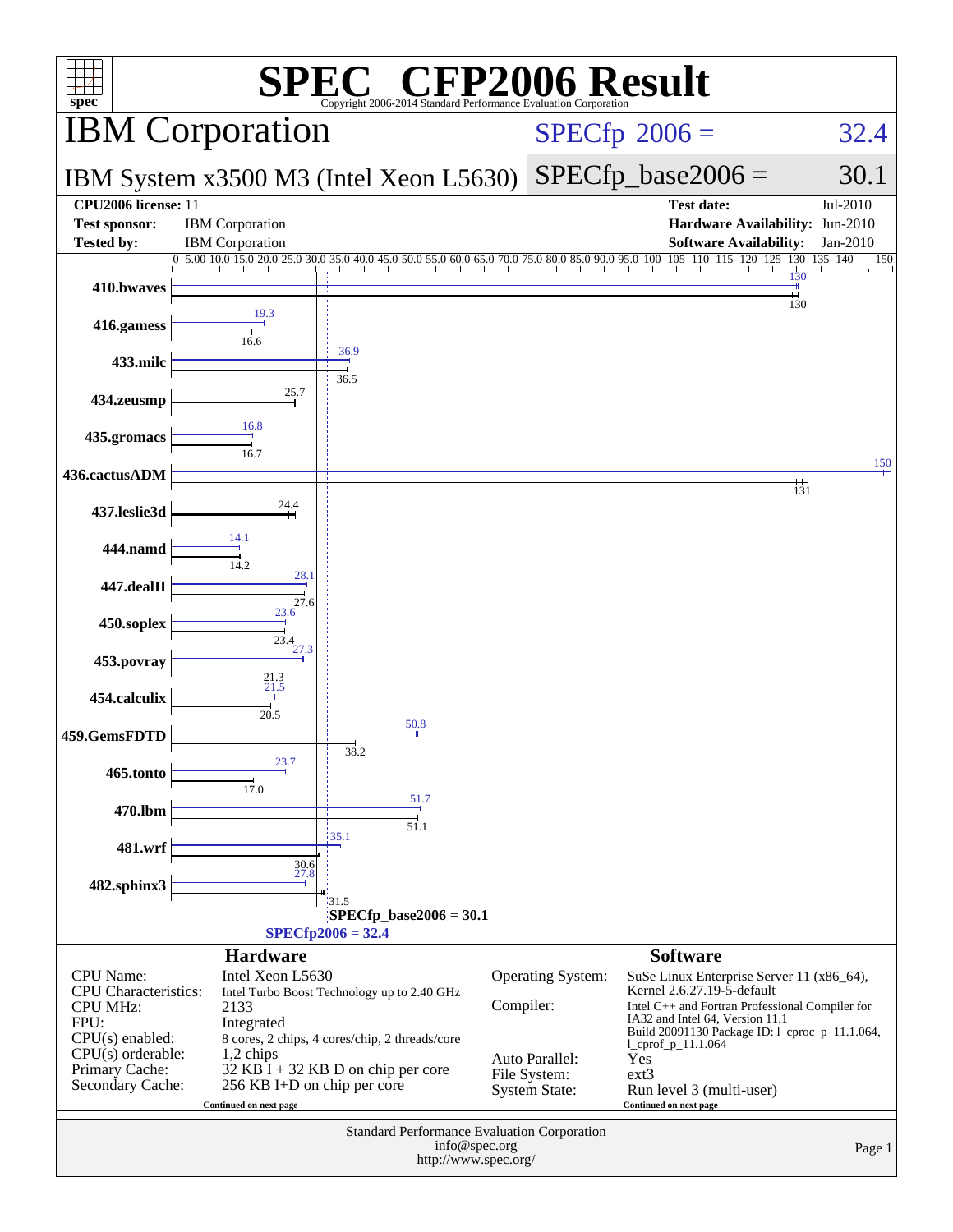

IBM Corporation

### $SPECfp2006 = 32.4$  $SPECfp2006 = 32.4$

IBM System x3500 M3 (Intel Xeon L5630)

 $SPECTp\_base2006 = 30.1$ 

#### **[CPU2006 license:](http://www.spec.org/auto/cpu2006/Docs/result-fields.html#CPU2006license)** 11 **[Test date:](http://www.spec.org/auto/cpu2006/Docs/result-fields.html#Testdate)** Jul-2010 **[Test sponsor:](http://www.spec.org/auto/cpu2006/Docs/result-fields.html#Testsponsor)** IBM Corporation **[Hardware Availability:](http://www.spec.org/auto/cpu2006/Docs/result-fields.html#HardwareAvailability)** Jun-2010 **[Tested by:](http://www.spec.org/auto/cpu2006/Docs/result-fields.html#Testedby)** IBM Corporation **[Software Availability:](http://www.spec.org/auto/cpu2006/Docs/result-fields.html#SoftwareAvailability)** Jan-2010

[L3 Cache:](http://www.spec.org/auto/cpu2006/Docs/result-fields.html#L3Cache) 12 MB I+D on chip per chip<br>Other Cache: None [Other Cache:](http://www.spec.org/auto/cpu2006/Docs/result-fields.html#OtherCache) [Memory:](http://www.spec.org/auto/cpu2006/Docs/result-fields.html#Memory) 48 GB (12 x 4 GB PC3-10600R CL9, 2 Rank) [Disk Subsystem:](http://www.spec.org/auto/cpu2006/Docs/result-fields.html#DiskSubsystem) 1 x 73 GB SAS, 15000 RPM [Other Hardware:](http://www.spec.org/auto/cpu2006/Docs/result-fields.html#OtherHardware) None

| <b>Base Pointers:</b> | 64-bit       |
|-----------------------|--------------|
| Peak Pointers:        | $32/64$ -bit |
| Other Software:       | None         |
|                       |              |

None

| <b>Results Table</b>                                                                                     |                |              |                |       |                |       |                |              |                |              |                |              |
|----------------------------------------------------------------------------------------------------------|----------------|--------------|----------------|-------|----------------|-------|----------------|--------------|----------------|--------------|----------------|--------------|
|                                                                                                          | <b>Base</b>    |              |                |       | <b>Peak</b>    |       |                |              |                |              |                |              |
| <b>Benchmark</b>                                                                                         | <b>Seconds</b> | <b>Ratio</b> | <b>Seconds</b> | Ratio | <b>Seconds</b> | Ratio | <b>Seconds</b> | <b>Ratio</b> | <b>Seconds</b> | <b>Ratio</b> | <b>Seconds</b> | <b>Ratio</b> |
| 410.bwayes                                                                                               | 105            | 129          | 104            | 130   | 104            | 131   | 104            | <b>130</b>   | 105            | 130          | 104            | 130          |
| 416.gamess                                                                                               | 1179           | 16.6         | 1175           | 16.7  | 1178           | 16.6  | 1016           | 19.3         | 1016           | 19.3         | 1018           | 19.2         |
| 433.milc                                                                                                 | 252            | 36.5         | 251            | 36.6  | 252            | 36.5  | 249            | 36.9         | 249            | 36.9         | 249            | 36.9         |
| 434.zeusmp                                                                                               | 355            | 25.7         | 355            | 25.7  | 356            | 25.6  | 355            | 25.7         | 355            | 25.7         | 356            | 25.6         |
| 435.gromacs                                                                                              | 427            | 16.7         | 428            | 16.7  | 427            | 16.7  | 425            | 16.8         | 424            | 16.8         | 423            | 16.9         |
| 436.cactusADM                                                                                            | 91.1           | 131          | 91.9           | 130   | 90.3           | 132   | 79.9           | 150          | 79.9           | 150          | 80.7           | 148          |
| 437.leslie3d                                                                                             | 388            | 24.2         | 386            | 24.4  | 365            | 25.8  | 388            | 24.2         | 386            | 24.4         | 365            | 25.8         |
| 444.namd                                                                                                 | 565            | 14.2         | 567            | 14.1  | 565            | 14.2  | 569            | <u>14.1</u>  | 569            | 14.1         | 568            | 14.1         |
| 447.dealII                                                                                               | 415            | 27.6         | 415            | 27.6  | 415            | 27.6  | 408            | 28.0         | 407            | 28.1         | 408            | 28.1         |
| 450.soplex                                                                                               | 356            | 23.4         | 356            | 23.4  | 356            | 23.5  | 353            | 23.6         | 353            | 23.6         | 352            | 23.7         |
| 453.povray                                                                                               | 250            | 21.3         | 250            | 21.3  | 251            | 21.2  | 194            | 27.4         | 195            | 27.3         | 195            | 27.2         |
| 454.calculix                                                                                             | 402            | 20.5         | 403            | 20.5  | 402            | 20.5  | 384            | 21.5         | 384            | 21.5         | 384            | 21.5         |
| 459.GemsFDTD                                                                                             | 278            | 38.2         | 278            | 38.2  | 278            | 38.1  | 209            | 50.8         | 209            | 50.8         | 208            | 51.1         |
| 465.tonto                                                                                                | 579            | 17.0         | 577            | 17.1  | 577            | 17.0  | 415            | 23.7         | 415            | 23.7         | 415            | 23.7         |
| 470.lbm                                                                                                  | 269            | 51.1         | 269            | 51.1  | 269            | 51.1  | 266            | 51.7         | 266            | 51.7         | 266            | 51.7         |
| 481.wrf                                                                                                  | 365            | 30.6         | 365            | 30.6  | 367            | 30.4  | 318            | 35.1         | 318            | 35.2         | 318            | 35.1         |
| 482.sphinx3                                                                                              | 617            | 31.6         | 620            | 31.5  | 625            | 31.2  | 702            | 27.8         | 702            | 27.8         | 702            | 27.8         |
| Results appear in the order in which they were run. Bold underlined text indicates a median measurement. |                |              |                |       |                |       |                |              |                |              |                |              |

#### **[Platform Notes](http://www.spec.org/auto/cpu2006/Docs/result-fields.html#PlatformNotes)**

 Turbo Mode Enable Turbo Boost set to Traditional CPU C State Enable Data Reuse Disable

#### **[General Notes](http://www.spec.org/auto/cpu2006/Docs/result-fields.html#GeneralNotes)**

 Binaries were compiled on SLES 10 with Binutils 2.18.50.0.7.20080502 'ulimit -s unlimited' was used to set the stack size to unlimited prior to run OMP\_NUM\_THREADS set to number of cores KMP\_AFFINITY set to granularity=fine,scatter KMP\_STACKSIZE set to 200M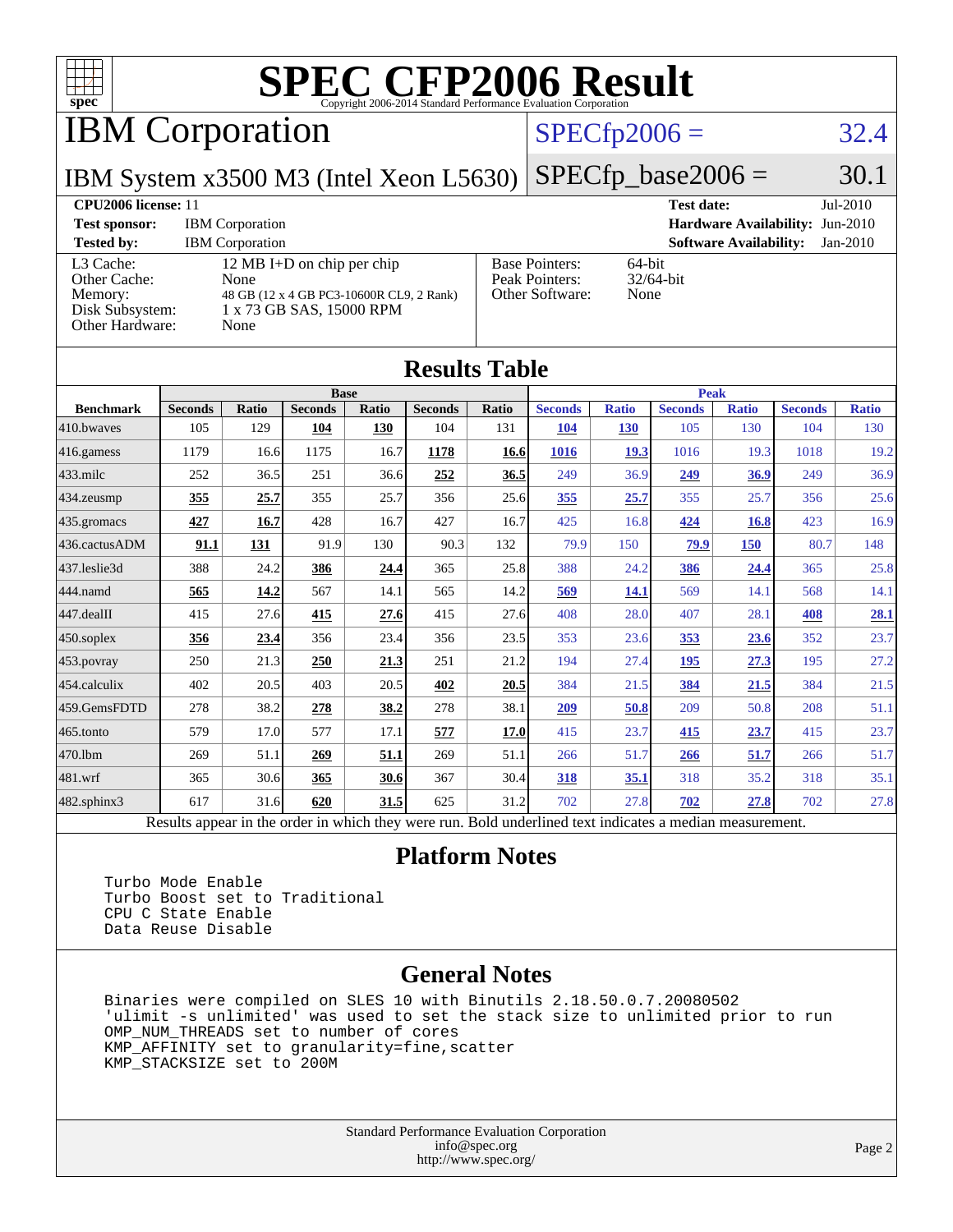

# IBM Corporation

 $SPECTp2006 = 32.4$ 

IBM System x3500 M3 (Intel Xeon L5630)  $SPECTp\_base2006 = 30.1$ 

**[Test sponsor:](http://www.spec.org/auto/cpu2006/Docs/result-fields.html#Testsponsor)** IBM Corporation **[Hardware Availability:](http://www.spec.org/auto/cpu2006/Docs/result-fields.html#HardwareAvailability)** Jun-2010

**[CPU2006 license:](http://www.spec.org/auto/cpu2006/Docs/result-fields.html#CPU2006license)** 11 **[Test date:](http://www.spec.org/auto/cpu2006/Docs/result-fields.html#Testdate)** Jul-2010 **[Tested by:](http://www.spec.org/auto/cpu2006/Docs/result-fields.html#Testedby)** IBM Corporation **[Software Availability:](http://www.spec.org/auto/cpu2006/Docs/result-fields.html#SoftwareAvailability)** Jan-2010

## **[Base Compiler Invocation](http://www.spec.org/auto/cpu2006/Docs/result-fields.html#BaseCompilerInvocation)**

[C benchmarks](http://www.spec.org/auto/cpu2006/Docs/result-fields.html#Cbenchmarks): icc  $-m64$ 

[C++ benchmarks:](http://www.spec.org/auto/cpu2006/Docs/result-fields.html#CXXbenchmarks) [icpc -m64](http://www.spec.org/cpu2006/results/res2010q3/cpu2006-20100802-12736.flags.html#user_CXXbase_intel_icpc_64bit_bedb90c1146cab66620883ef4f41a67e)

[Fortran benchmarks](http://www.spec.org/auto/cpu2006/Docs/result-fields.html#Fortranbenchmarks): [ifort -m64](http://www.spec.org/cpu2006/results/res2010q3/cpu2006-20100802-12736.flags.html#user_FCbase_intel_ifort_64bit_ee9d0fb25645d0210d97eb0527dcc06e)

[Benchmarks using both Fortran and C](http://www.spec.org/auto/cpu2006/Docs/result-fields.html#BenchmarksusingbothFortranandC): [icc -m64](http://www.spec.org/cpu2006/results/res2010q3/cpu2006-20100802-12736.flags.html#user_CC_FCbase_intel_icc_64bit_0b7121f5ab7cfabee23d88897260401c) [ifort -m64](http://www.spec.org/cpu2006/results/res2010q3/cpu2006-20100802-12736.flags.html#user_CC_FCbase_intel_ifort_64bit_ee9d0fb25645d0210d97eb0527dcc06e)

### **[Base Portability Flags](http://www.spec.org/auto/cpu2006/Docs/result-fields.html#BasePortabilityFlags)**

| 410.bwaves: -DSPEC CPU LP64                 |                                                                |
|---------------------------------------------|----------------------------------------------------------------|
| 416.gamess: - DSPEC_CPU_LP64                |                                                                |
| 433.milc: -DSPEC CPU LP64                   |                                                                |
| 434.zeusmp: -DSPEC_CPU_LP64                 |                                                                |
| 435.gromacs: -DSPEC_CPU_LP64 -nofor_main    |                                                                |
| 436.cactusADM: -DSPEC CPU LP64 -nofor main  |                                                                |
| 437.leslie3d: -DSPEC CPU LP64               |                                                                |
| 444.namd: - DSPEC_CPU_LP64                  |                                                                |
| 447.dealII: -DSPEC CPU LP64                 |                                                                |
| 450.soplex: -DSPEC_CPU_LP64                 |                                                                |
| 453.povray: -DSPEC_CPU_LP64                 |                                                                |
| 454.calculix: - DSPEC CPU LP64 - nofor main |                                                                |
| 459.GemsFDTD: -DSPEC_CPU LP64               |                                                                |
| 465.tonto: - DSPEC_CPU LP64                 |                                                                |
| 470.1bm: - DSPEC CPU LP64                   |                                                                |
|                                             | 481.wrf: -DSPEC_CPU_LP64 -DSPEC_CPU_CASE_FLAG -DSPEC_CPU_LINUX |
| 482.sphinx3: -DSPEC_CPU_LP64                |                                                                |
|                                             |                                                                |

### **[Base Optimization Flags](http://www.spec.org/auto/cpu2006/Docs/result-fields.html#BaseOptimizationFlags)**

[C benchmarks](http://www.spec.org/auto/cpu2006/Docs/result-fields.html#Cbenchmarks): [-xSSE4.2](http://www.spec.org/cpu2006/results/res2010q3/cpu2006-20100802-12736.flags.html#user_CCbase_f-xSSE42_f91528193cf0b216347adb8b939d4107) [-ipo](http://www.spec.org/cpu2006/results/res2010q3/cpu2006-20100802-12736.flags.html#user_CCbase_f-ipo) [-O3](http://www.spec.org/cpu2006/results/res2010q3/cpu2006-20100802-12736.flags.html#user_CCbase_f-O3) [-no-prec-div](http://www.spec.org/cpu2006/results/res2010q3/cpu2006-20100802-12736.flags.html#user_CCbase_f-no-prec-div) [-static](http://www.spec.org/cpu2006/results/res2010q3/cpu2006-20100802-12736.flags.html#user_CCbase_f-static) [-parallel](http://www.spec.org/cpu2006/results/res2010q3/cpu2006-20100802-12736.flags.html#user_CCbase_f-parallel) [-opt-prefetch](http://www.spec.org/cpu2006/results/res2010q3/cpu2006-20100802-12736.flags.html#user_CCbase_f-opt-prefetch) [C++ benchmarks:](http://www.spec.org/auto/cpu2006/Docs/result-fields.html#CXXbenchmarks) [-xSSE4.2](http://www.spec.org/cpu2006/results/res2010q3/cpu2006-20100802-12736.flags.html#user_CXXbase_f-xSSE42_f91528193cf0b216347adb8b939d4107) [-ipo](http://www.spec.org/cpu2006/results/res2010q3/cpu2006-20100802-12736.flags.html#user_CXXbase_f-ipo) [-O3](http://www.spec.org/cpu2006/results/res2010q3/cpu2006-20100802-12736.flags.html#user_CXXbase_f-O3) [-no-prec-div](http://www.spec.org/cpu2006/results/res2010q3/cpu2006-20100802-12736.flags.html#user_CXXbase_f-no-prec-div) [-static](http://www.spec.org/cpu2006/results/res2010q3/cpu2006-20100802-12736.flags.html#user_CXXbase_f-static) [-parallel](http://www.spec.org/cpu2006/results/res2010q3/cpu2006-20100802-12736.flags.html#user_CXXbase_f-parallel) [-opt-prefetch](http://www.spec.org/cpu2006/results/res2010q3/cpu2006-20100802-12736.flags.html#user_CXXbase_f-opt-prefetch) [Fortran benchmarks](http://www.spec.org/auto/cpu2006/Docs/result-fields.html#Fortranbenchmarks): [-xSSE4.2](http://www.spec.org/cpu2006/results/res2010q3/cpu2006-20100802-12736.flags.html#user_FCbase_f-xSSE42_f91528193cf0b216347adb8b939d4107) [-ipo](http://www.spec.org/cpu2006/results/res2010q3/cpu2006-20100802-12736.flags.html#user_FCbase_f-ipo) [-O3](http://www.spec.org/cpu2006/results/res2010q3/cpu2006-20100802-12736.flags.html#user_FCbase_f-O3) [-no-prec-div](http://www.spec.org/cpu2006/results/res2010q3/cpu2006-20100802-12736.flags.html#user_FCbase_f-no-prec-div) [-static](http://www.spec.org/cpu2006/results/res2010q3/cpu2006-20100802-12736.flags.html#user_FCbase_f-static) [-parallel](http://www.spec.org/cpu2006/results/res2010q3/cpu2006-20100802-12736.flags.html#user_FCbase_f-parallel) [-opt-prefetch](http://www.spec.org/cpu2006/results/res2010q3/cpu2006-20100802-12736.flags.html#user_FCbase_f-opt-prefetch) [Benchmarks using both Fortran and C](http://www.spec.org/auto/cpu2006/Docs/result-fields.html#BenchmarksusingbothFortranandC): [-xSSE4.2](http://www.spec.org/cpu2006/results/res2010q3/cpu2006-20100802-12736.flags.html#user_CC_FCbase_f-xSSE42_f91528193cf0b216347adb8b939d4107) [-ipo](http://www.spec.org/cpu2006/results/res2010q3/cpu2006-20100802-12736.flags.html#user_CC_FCbase_f-ipo) [-O3](http://www.spec.org/cpu2006/results/res2010q3/cpu2006-20100802-12736.flags.html#user_CC_FCbase_f-O3) [-no-prec-div](http://www.spec.org/cpu2006/results/res2010q3/cpu2006-20100802-12736.flags.html#user_CC_FCbase_f-no-prec-div) [-static](http://www.spec.org/cpu2006/results/res2010q3/cpu2006-20100802-12736.flags.html#user_CC_FCbase_f-static) [-parallel](http://www.spec.org/cpu2006/results/res2010q3/cpu2006-20100802-12736.flags.html#user_CC_FCbase_f-parallel) [-opt-prefetch](http://www.spec.org/cpu2006/results/res2010q3/cpu2006-20100802-12736.flags.html#user_CC_FCbase_f-opt-prefetch)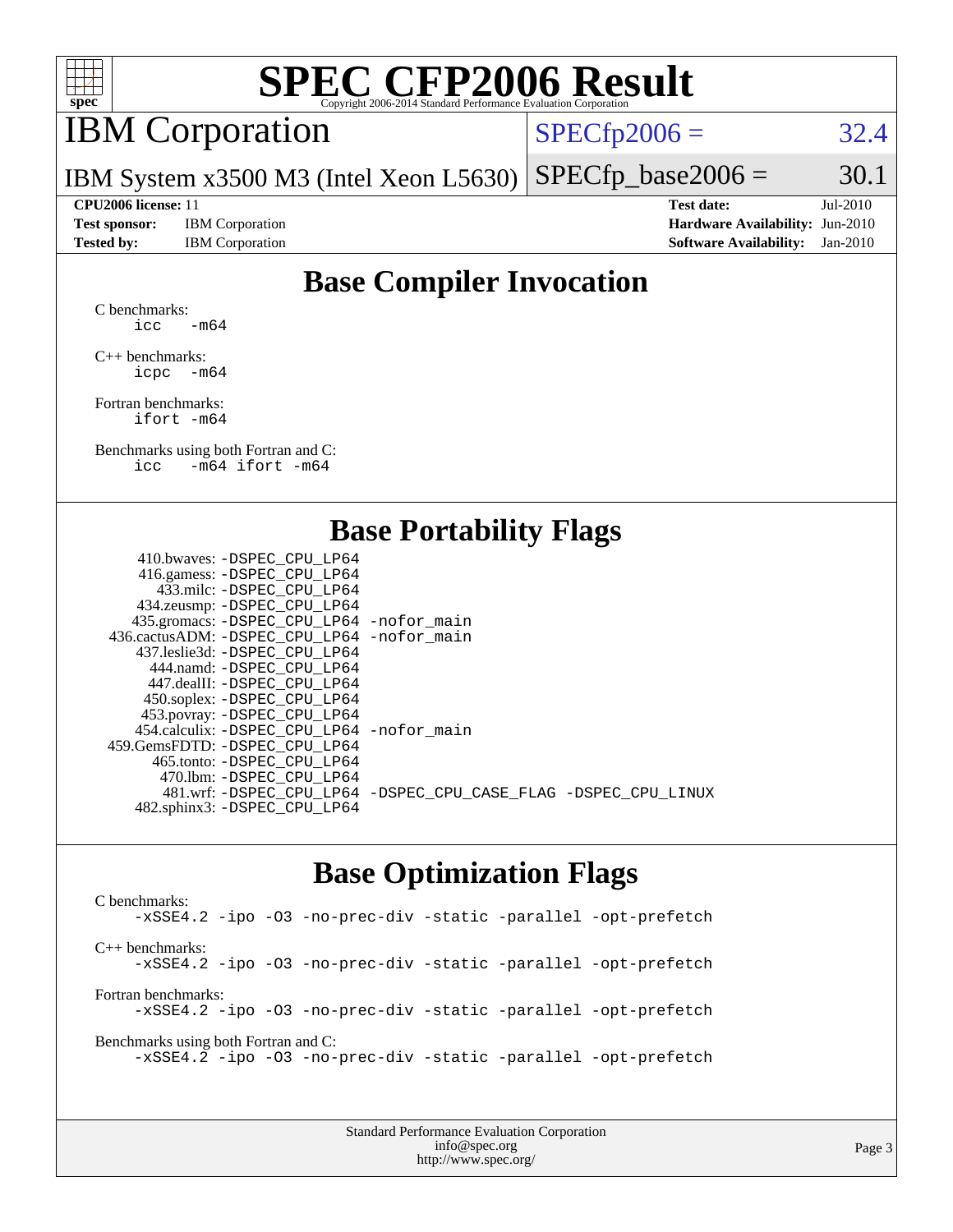

# IBM Corporation

 $SPECfp2006 = 32.4$  $SPECfp2006 = 32.4$ 

IBM System x3500 M3 (Intel Xeon L5630)  $SPECTp\_base2006 = 30.1$ 

**[Test sponsor:](http://www.spec.org/auto/cpu2006/Docs/result-fields.html#Testsponsor)** IBM Corporation **[Hardware Availability:](http://www.spec.org/auto/cpu2006/Docs/result-fields.html#HardwareAvailability)** Jun-2010

**[CPU2006 license:](http://www.spec.org/auto/cpu2006/Docs/result-fields.html#CPU2006license)** 11 **[Test date:](http://www.spec.org/auto/cpu2006/Docs/result-fields.html#Testdate)** Jul-2010 **[Tested by:](http://www.spec.org/auto/cpu2006/Docs/result-fields.html#Testedby)** IBM Corporation **[Software Availability:](http://www.spec.org/auto/cpu2006/Docs/result-fields.html#SoftwareAvailability)** Jan-2010

## **[Peak Compiler Invocation](http://www.spec.org/auto/cpu2006/Docs/result-fields.html#PeakCompilerInvocation)**

[C benchmarks](http://www.spec.org/auto/cpu2006/Docs/result-fields.html#Cbenchmarks):  $\text{icc}$   $-\text{m64}$ 

[C++ benchmarks:](http://www.spec.org/auto/cpu2006/Docs/result-fields.html#CXXbenchmarks) [icpc -m64](http://www.spec.org/cpu2006/results/res2010q3/cpu2006-20100802-12736.flags.html#user_CXXpeak_intel_icpc_64bit_bedb90c1146cab66620883ef4f41a67e)

[Fortran benchmarks](http://www.spec.org/auto/cpu2006/Docs/result-fields.html#Fortranbenchmarks): [ifort -m64](http://www.spec.org/cpu2006/results/res2010q3/cpu2006-20100802-12736.flags.html#user_FCpeak_intel_ifort_64bit_ee9d0fb25645d0210d97eb0527dcc06e)

[Benchmarks using both Fortran and C](http://www.spec.org/auto/cpu2006/Docs/result-fields.html#BenchmarksusingbothFortranandC): [icc -m64](http://www.spec.org/cpu2006/results/res2010q3/cpu2006-20100802-12736.flags.html#user_CC_FCpeak_intel_icc_64bit_0b7121f5ab7cfabee23d88897260401c) [ifort -m64](http://www.spec.org/cpu2006/results/res2010q3/cpu2006-20100802-12736.flags.html#user_CC_FCpeak_intel_ifort_64bit_ee9d0fb25645d0210d97eb0527dcc06e)

### **[Peak Portability Flags](http://www.spec.org/auto/cpu2006/Docs/result-fields.html#PeakPortabilityFlags)**

Same as Base Portability Flags

## **[Peak Optimization Flags](http://www.spec.org/auto/cpu2006/Docs/result-fields.html#PeakOptimizationFlags)**

[C benchmarks](http://www.spec.org/auto/cpu2006/Docs/result-fields.html#Cbenchmarks):

 433.milc: [-xSSE4.2](http://www.spec.org/cpu2006/results/res2010q3/cpu2006-20100802-12736.flags.html#user_peakPASS2_CFLAGSPASS2_LDFLAGS433_milc_f-xSSE42_f91528193cf0b216347adb8b939d4107)(pass 2) [-prof-gen](http://www.spec.org/cpu2006/results/res2010q3/cpu2006-20100802-12736.flags.html#user_peakPASS1_CFLAGSPASS1_LDFLAGS433_milc_prof_gen_e43856698f6ca7b7e442dfd80e94a8fc)(pass 1) [-ipo](http://www.spec.org/cpu2006/results/res2010q3/cpu2006-20100802-12736.flags.html#user_peakPASS2_CFLAGSPASS2_LDFLAGS433_milc_f-ipo)(pass 2) [-O3](http://www.spec.org/cpu2006/results/res2010q3/cpu2006-20100802-12736.flags.html#user_peakPASS2_CFLAGSPASS2_LDFLAGS433_milc_f-O3)(pass 2) [-no-prec-div](http://www.spec.org/cpu2006/results/res2010q3/cpu2006-20100802-12736.flags.html#user_peakPASS2_CFLAGSPASS2_LDFLAGS433_milc_f-no-prec-div)(pass 2) [-static](http://www.spec.org/cpu2006/results/res2010q3/cpu2006-20100802-12736.flags.html#user_peakPASS2_CFLAGSPASS2_LDFLAGS433_milc_f-static)(pass 2) [-prof-use](http://www.spec.org/cpu2006/results/res2010q3/cpu2006-20100802-12736.flags.html#user_peakPASS2_CFLAGSPASS2_LDFLAGS433_milc_prof_use_bccf7792157ff70d64e32fe3e1250b55)(pass 2) [-ansi-alias](http://www.spec.org/cpu2006/results/res2010q3/cpu2006-20100802-12736.flags.html#user_peakOPTIMIZE433_milc_f-ansi-alias)

 470.lbm: [-xSSE4.2](http://www.spec.org/cpu2006/results/res2010q3/cpu2006-20100802-12736.flags.html#user_peakPASS2_CFLAGSPASS2_LDFLAGS470_lbm_f-xSSE42_f91528193cf0b216347adb8b939d4107)(pass 2) [-prof-gen](http://www.spec.org/cpu2006/results/res2010q3/cpu2006-20100802-12736.flags.html#user_peakPASS1_CFLAGSPASS1_LDFLAGS470_lbm_prof_gen_e43856698f6ca7b7e442dfd80e94a8fc)(pass 1) [-ipo](http://www.spec.org/cpu2006/results/res2010q3/cpu2006-20100802-12736.flags.html#user_peakPASS2_CFLAGSPASS2_LDFLAGS470_lbm_f-ipo)(pass 2) [-O3](http://www.spec.org/cpu2006/results/res2010q3/cpu2006-20100802-12736.flags.html#user_peakPASS2_CFLAGSPASS2_LDFLAGS470_lbm_f-O3)(pass 2) [-no-prec-div](http://www.spec.org/cpu2006/results/res2010q3/cpu2006-20100802-12736.flags.html#user_peakPASS2_CFLAGSPASS2_LDFLAGS470_lbm_f-no-prec-div)(pass 2) [-static](http://www.spec.org/cpu2006/results/res2010q3/cpu2006-20100802-12736.flags.html#user_peakPASS2_CFLAGSPASS2_LDFLAGS470_lbm_f-static)(pass 2) [-prof-use](http://www.spec.org/cpu2006/results/res2010q3/cpu2006-20100802-12736.flags.html#user_peakPASS2_CFLAGSPASS2_LDFLAGS470_lbm_prof_use_bccf7792157ff70d64e32fe3e1250b55)(pass 2) [-parallel](http://www.spec.org/cpu2006/results/res2010q3/cpu2006-20100802-12736.flags.html#user_peakOPTIMIZE470_lbm_f-parallel) [-ansi-alias](http://www.spec.org/cpu2006/results/res2010q3/cpu2006-20100802-12736.flags.html#user_peakOPTIMIZE470_lbm_f-ansi-alias) [-auto-ilp32](http://www.spec.org/cpu2006/results/res2010q3/cpu2006-20100802-12736.flags.html#user_peakCOPTIMIZE470_lbm_f-auto-ilp32)

 482.sphinx3: [-xSSE4.2](http://www.spec.org/cpu2006/results/res2010q3/cpu2006-20100802-12736.flags.html#user_peakOPTIMIZE482_sphinx3_f-xSSE42_f91528193cf0b216347adb8b939d4107) [-ipo](http://www.spec.org/cpu2006/results/res2010q3/cpu2006-20100802-12736.flags.html#user_peakOPTIMIZE482_sphinx3_f-ipo) [-O3](http://www.spec.org/cpu2006/results/res2010q3/cpu2006-20100802-12736.flags.html#user_peakOPTIMIZE482_sphinx3_f-O3) [-no-prec-div](http://www.spec.org/cpu2006/results/res2010q3/cpu2006-20100802-12736.flags.html#user_peakOPTIMIZE482_sphinx3_f-no-prec-div) [-static](http://www.spec.org/cpu2006/results/res2010q3/cpu2006-20100802-12736.flags.html#user_peakOPTIMIZE482_sphinx3_f-static) [-auto-ilp32](http://www.spec.org/cpu2006/results/res2010q3/cpu2006-20100802-12736.flags.html#user_peakCOPTIMIZE482_sphinx3_f-auto-ilp32) [-unroll2](http://www.spec.org/cpu2006/results/res2010q3/cpu2006-20100802-12736.flags.html#user_peakCOPTIMIZE482_sphinx3_f-unroll_784dae83bebfb236979b41d2422d7ec2)

[C++ benchmarks:](http://www.spec.org/auto/cpu2006/Docs/result-fields.html#CXXbenchmarks)

 444.namd: [-xSSE4.2](http://www.spec.org/cpu2006/results/res2010q3/cpu2006-20100802-12736.flags.html#user_peakPASS2_CXXFLAGSPASS2_LDFLAGS444_namd_f-xSSE42_f91528193cf0b216347adb8b939d4107)(pass 2) [-prof-gen](http://www.spec.org/cpu2006/results/res2010q3/cpu2006-20100802-12736.flags.html#user_peakPASS1_CXXFLAGSPASS1_LDFLAGS444_namd_prof_gen_e43856698f6ca7b7e442dfd80e94a8fc)(pass 1) [-ipo](http://www.spec.org/cpu2006/results/res2010q3/cpu2006-20100802-12736.flags.html#user_peakPASS2_CXXFLAGSPASS2_LDFLAGS444_namd_f-ipo)(pass 2) [-O3](http://www.spec.org/cpu2006/results/res2010q3/cpu2006-20100802-12736.flags.html#user_peakPASS2_CXXFLAGSPASS2_LDFLAGS444_namd_f-O3)(pass 2) [-no-prec-div](http://www.spec.org/cpu2006/results/res2010q3/cpu2006-20100802-12736.flags.html#user_peakPASS2_CXXFLAGSPASS2_LDFLAGS444_namd_f-no-prec-div)(pass 2) [-static](http://www.spec.org/cpu2006/results/res2010q3/cpu2006-20100802-12736.flags.html#user_peakPASS2_CXXFLAGSPASS2_LDFLAGS444_namd_f-static)(pass 2) [-prof-use](http://www.spec.org/cpu2006/results/res2010q3/cpu2006-20100802-12736.flags.html#user_peakPASS2_CXXFLAGSPASS2_LDFLAGS444_namd_prof_use_bccf7792157ff70d64e32fe3e1250b55)(pass 2) [-fno-alias](http://www.spec.org/cpu2006/results/res2010q3/cpu2006-20100802-12736.flags.html#user_peakOPTIMIZE444_namd_f-no-alias_694e77f6c5a51e658e82ccff53a9e63a) [-auto-ilp32](http://www.spec.org/cpu2006/results/res2010q3/cpu2006-20100802-12736.flags.html#user_peakCXXOPTIMIZE444_namd_f-auto-ilp32)

 447.dealII: [-xSSE4.2](http://www.spec.org/cpu2006/results/res2010q3/cpu2006-20100802-12736.flags.html#user_peakPASS2_CXXFLAGSPASS2_LDFLAGS447_dealII_f-xSSE42_f91528193cf0b216347adb8b939d4107)(pass 2) [-prof-gen](http://www.spec.org/cpu2006/results/res2010q3/cpu2006-20100802-12736.flags.html#user_peakPASS1_CXXFLAGSPASS1_LDFLAGS447_dealII_prof_gen_e43856698f6ca7b7e442dfd80e94a8fc)(pass 1) [-ipo](http://www.spec.org/cpu2006/results/res2010q3/cpu2006-20100802-12736.flags.html#user_peakPASS2_CXXFLAGSPASS2_LDFLAGS447_dealII_f-ipo)(pass 2) [-O3](http://www.spec.org/cpu2006/results/res2010q3/cpu2006-20100802-12736.flags.html#user_peakPASS2_CXXFLAGSPASS2_LDFLAGS447_dealII_f-O3)(pass 2) [-no-prec-div](http://www.spec.org/cpu2006/results/res2010q3/cpu2006-20100802-12736.flags.html#user_peakPASS2_CXXFLAGSPASS2_LDFLAGS447_dealII_f-no-prec-div)(pass 2) [-static](http://www.spec.org/cpu2006/results/res2010q3/cpu2006-20100802-12736.flags.html#user_peakPASS2_CXXFLAGSPASS2_LDFLAGS447_dealII_f-static)(pass 2) [-prof-use](http://www.spec.org/cpu2006/results/res2010q3/cpu2006-20100802-12736.flags.html#user_peakPASS2_CXXFLAGSPASS2_LDFLAGS447_dealII_prof_use_bccf7792157ff70d64e32fe3e1250b55)(pass 2) [-unroll2](http://www.spec.org/cpu2006/results/res2010q3/cpu2006-20100802-12736.flags.html#user_peakOPTIMIZE447_dealII_f-unroll_784dae83bebfb236979b41d2422d7ec2) [-ansi-alias](http://www.spec.org/cpu2006/results/res2010q3/cpu2006-20100802-12736.flags.html#user_peakOPTIMIZE447_dealII_f-ansi-alias) [-scalar-rep-](http://www.spec.org/cpu2006/results/res2010q3/cpu2006-20100802-12736.flags.html#user_peakOPTIMIZE447_dealII_f-disablescalarrep_abbcad04450fb118e4809c81d83c8a1d) [-auto-ilp32](http://www.spec.org/cpu2006/results/res2010q3/cpu2006-20100802-12736.flags.html#user_peakCXXOPTIMIZE447_dealII_f-auto-ilp32)

 450.soplex: [-xSSE4.2](http://www.spec.org/cpu2006/results/res2010q3/cpu2006-20100802-12736.flags.html#user_peakPASS2_CXXFLAGSPASS2_LDFLAGS450_soplex_f-xSSE42_f91528193cf0b216347adb8b939d4107)(pass 2) [-prof-gen](http://www.spec.org/cpu2006/results/res2010q3/cpu2006-20100802-12736.flags.html#user_peakPASS1_CXXFLAGSPASS1_LDFLAGS450_soplex_prof_gen_e43856698f6ca7b7e442dfd80e94a8fc)(pass 1) [-ipo](http://www.spec.org/cpu2006/results/res2010q3/cpu2006-20100802-12736.flags.html#user_peakPASS2_CXXFLAGSPASS2_LDFLAGS450_soplex_f-ipo)(pass 2) [-O3](http://www.spec.org/cpu2006/results/res2010q3/cpu2006-20100802-12736.flags.html#user_peakPASS2_CXXFLAGSPASS2_LDFLAGS450_soplex_f-O3)(pass 2) [-no-prec-div](http://www.spec.org/cpu2006/results/res2010q3/cpu2006-20100802-12736.flags.html#user_peakPASS2_CXXFLAGSPASS2_LDFLAGS450_soplex_f-no-prec-div)(pass 2) [-static](http://www.spec.org/cpu2006/results/res2010q3/cpu2006-20100802-12736.flags.html#user_peakPASS2_CXXFLAGSPASS2_LDFLAGS450_soplex_f-static)(pass 2) [-prof-use](http://www.spec.org/cpu2006/results/res2010q3/cpu2006-20100802-12736.flags.html#user_peakPASS2_CXXFLAGSPASS2_LDFLAGS450_soplex_prof_use_bccf7792157ff70d64e32fe3e1250b55)(pass 2) [-opt-malloc-options=3](http://www.spec.org/cpu2006/results/res2010q3/cpu2006-20100802-12736.flags.html#user_peakOPTIMIZE450_soplex_f-opt-malloc-options_13ab9b803cf986b4ee62f0a5998c2238) [-auto-ilp32](http://www.spec.org/cpu2006/results/res2010q3/cpu2006-20100802-12736.flags.html#user_peakCXXOPTIMIZE450_soplex_f-auto-ilp32)

Continued on next page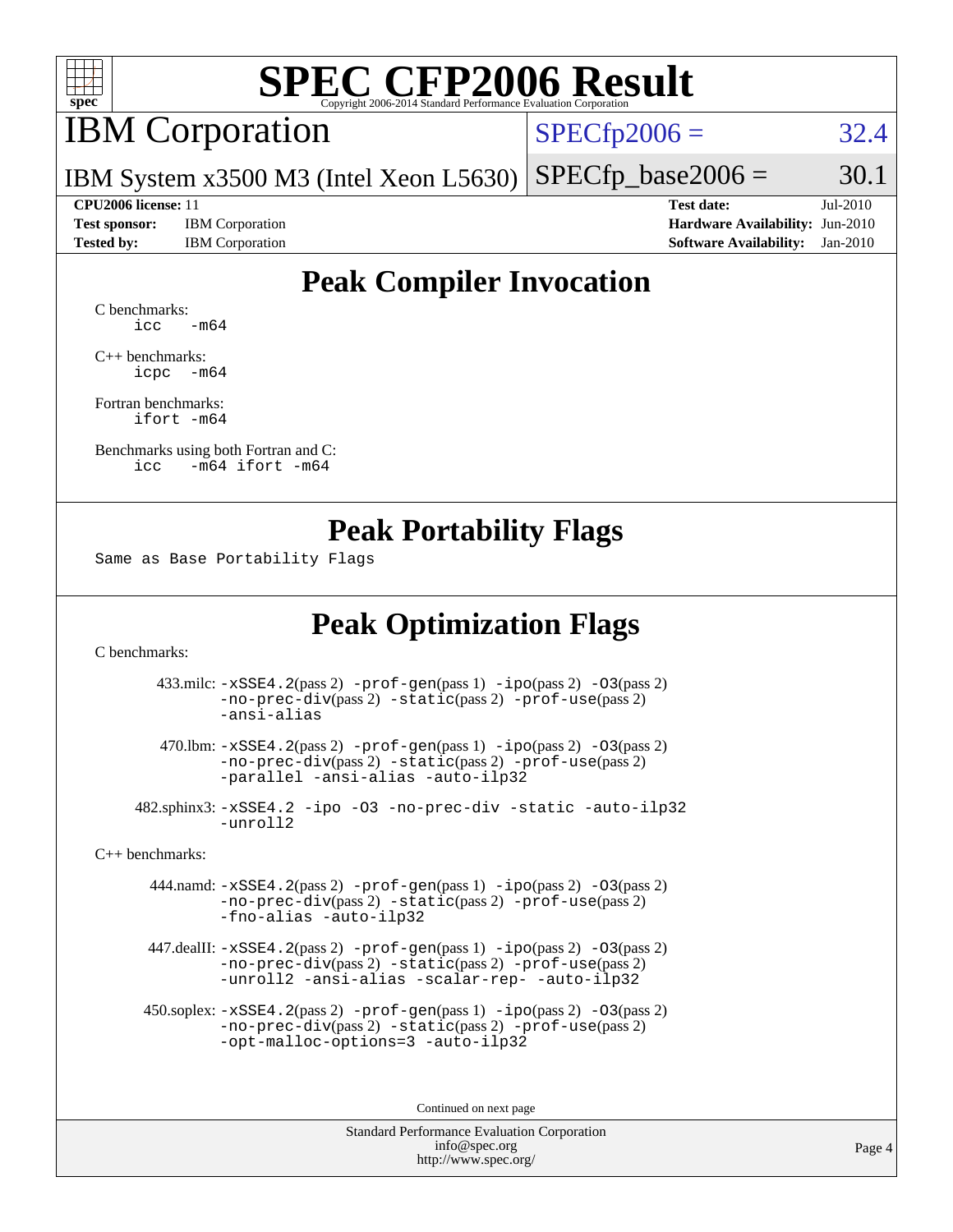

IBM Corporation

 $SPECfp2006 = 32.4$  $SPECfp2006 = 32.4$ 

IBM System x3500 M3 (Intel Xeon L5630)  $SPECTp\_base2006 = 30.1$ 

**[Tested by:](http://www.spec.org/auto/cpu2006/Docs/result-fields.html#Testedby)** IBM Corporation **[Software Availability:](http://www.spec.org/auto/cpu2006/Docs/result-fields.html#SoftwareAvailability)** Jan-2010

**[CPU2006 license:](http://www.spec.org/auto/cpu2006/Docs/result-fields.html#CPU2006license)** 11 **[Test date:](http://www.spec.org/auto/cpu2006/Docs/result-fields.html#Testdate)** Jul-2010 **[Test sponsor:](http://www.spec.org/auto/cpu2006/Docs/result-fields.html#Testsponsor)** IBM Corporation **[Hardware Availability:](http://www.spec.org/auto/cpu2006/Docs/result-fields.html#HardwareAvailability)** Jun-2010

# **[Peak Optimization Flags \(Continued\)](http://www.spec.org/auto/cpu2006/Docs/result-fields.html#PeakOptimizationFlags)**

|                                      | $453.$ povray: $-xSSE4$ . $2(pass 2)$ -prof-gen $(pass 1)$ -ipo $(pass 2)$ -03 $(pass 2)$<br>-no-prec-div(pass 2) -static(pass 2) -prof-use(pass 2)<br>-unroll4 -ansi-alias                              |
|--------------------------------------|----------------------------------------------------------------------------------------------------------------------------------------------------------------------------------------------------------|
| Fortran benchmarks:                  |                                                                                                                                                                                                          |
|                                      | 410.bwaves: -xSSE4.2 -ipo -03 -no-prec-div -static -opt-prefetch<br>-parallel                                                                                                                            |
|                                      | 416.gamess: $-xSSE4$ . 2(pass 2) $-prof-gen(pass 1) -ipo(pass 2) -03(pass 2)$<br>-no-prec-div(pass 2) -static(pass 2) -prof-use(pass 2)<br>-unroll2 -Ob0 -ansi-alias -scalar-rep-                        |
|                                      | $434$ .zeusmp: basepeak = yes                                                                                                                                                                            |
| $437$ .leslie3d: basepeak = yes      |                                                                                                                                                                                                          |
|                                      | $459.GemsFDTD: -xSSE4.2(pass 2) -prof-gen(pass 1) -ipo(pass 2) -03(pass 2)$<br>$-no\text{-prec-div}(pass 2)$ $-static(pass 2)$ $-prot\text{-use}(pass 2)$<br>-unroll2 -Ob0 -opt-prefetch -parallel       |
|                                      | 465.tonto: -xSSE4.2(pass 2) -prof-gen(pass 1) -ipo(pass 2) -03(pass 2)<br>-no-prec-div(pass 2) -static(pass 2) -prof-use(pass 2)<br>-inline-calloc -opt-malloc-options=3 -auto -unroll4                  |
| Benchmarks using both Fortran and C: |                                                                                                                                                                                                          |
|                                      | 435.gromacs: -xSSE4.2(pass 2) -prof-gen(pass 1) -ipo(pass 2) -03(pass 2)<br>-no-prec-div(pass 2) -static(pass 2) -prof-use(pass 2)<br>-opt-prefetch -auto-ilp32                                          |
|                                      | 436.cactusADM: -xSSE4.2(pass 2) -prof-gen(pass 1) -ipo(pass 2) -03(pass 2)<br>$-no\text{-prec-div}(pass 2)$ $-static(pass 2)$ $-prot\text{-use}(pass 2)$<br>-unroll2 -opt-prefetch -parallel -auto-ilp32 |
|                                      | 454.calculix: -xSSE4.2 -ipo -03 -no-prec-div -static -auto-ilp32                                                                                                                                         |
|                                      | 481.wrf: Same as 454.calculix                                                                                                                                                                            |
|                                      | The flags file that was used to format this result can be browsed at<br>http://www.spec.org/cpu2006/flags/Intel-ic11.1-linux64-revE.20100804.html                                                        |
|                                      | You can also download the XML flags source by saving the following link:<br>http://www.spec.org/cpu2006/flags/Intel-icl1.1-linux64-revE.20100804.xml                                                     |
|                                      |                                                                                                                                                                                                          |
|                                      |                                                                                                                                                                                                          |
|                                      |                                                                                                                                                                                                          |
|                                      |                                                                                                                                                                                                          |